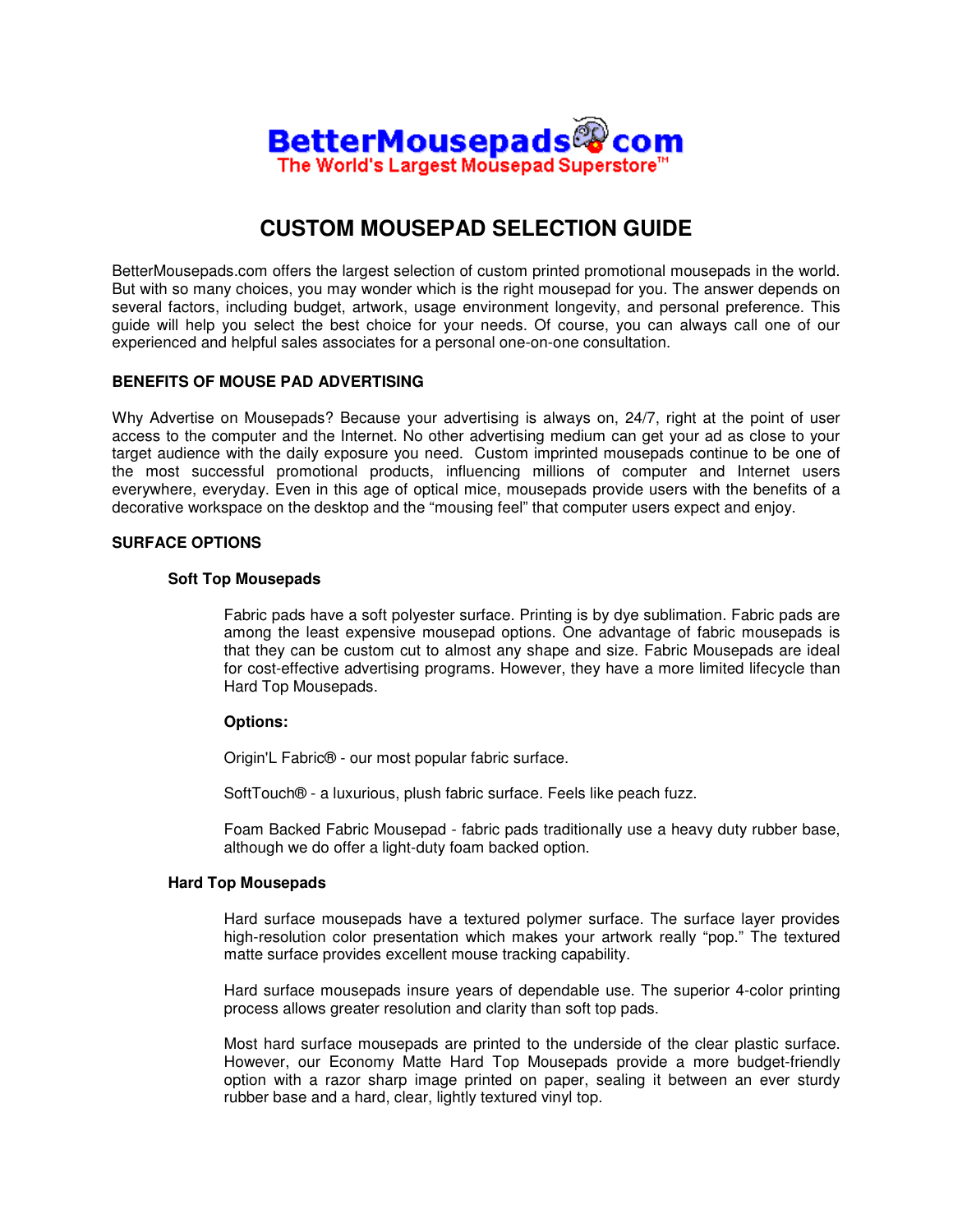Hard Top Mousepads offer the largest number of backing options, including heavy duty rubber, medium duty rubber, light duty foam, thin vinyl, and repositionable lo-tac adhesive.

## **Options:**

Vynex® - a rigid textured vinyl creating an exceptional mousing surface.

Economy Matte Hard Top Mousepad – high quality printing to paper and sealed between a rubber base and a textured vinyl surface.

Window/Photo Mousepads - our Quicklook See-Thru, Frame-It™, Frame-It™ PLUS, Frame-It™ LIFT, Frame-It™ FLEX, Photo Window, and Pocket Mat mouse pads allow users to personalize their pads using their own photographs. Just insert any photograph under the mousepad's cover.

Vinyl Mousepads - extremely versatile and can be molded into a variety of shapes and sizes.

Sealed Edge Mousepads - airtight and waterproof sealed edges.

Lenticular 3-D, Motion & Morph Mousepads — using special "lenticular" surface material, your mousepad can be 3-D or show a moving image.

#### **Leather Mousepads**

For an elegant professional look on an executive desktop, you can't beat our Leather Mousepads. Imprinting options include screen printing and debossed. Built-in wrist pads are available as an option. Choose from black or brown leather. Our new Eco–Soft™ Mouse Mat® is made with a luxurious soft material often mistaken for suede leather in look and feel.

#### **Options:**

Flat Leather Mousepads Leather Mousepad with Wrist Pillow Eco–Soft™ Suede Leather Mousepad

#### **Paper Mousepads**

Paper Mousepads offer functionality and versatility not normally available for a mousepad. Economy versions are printed on smooth paper, while specially textured surface options offer better feel.

#### **Options:**

MousePaper™ Note Paper Mousepads — combines the function of a mousepad and a scratchpad. Your marketing message is printed on each sheet.

MousePaper™ Calendars — Triple Value Promotion. MousePaper™ Calendars combine the promotional benefits of a calendar, note paper, and a mouse pad.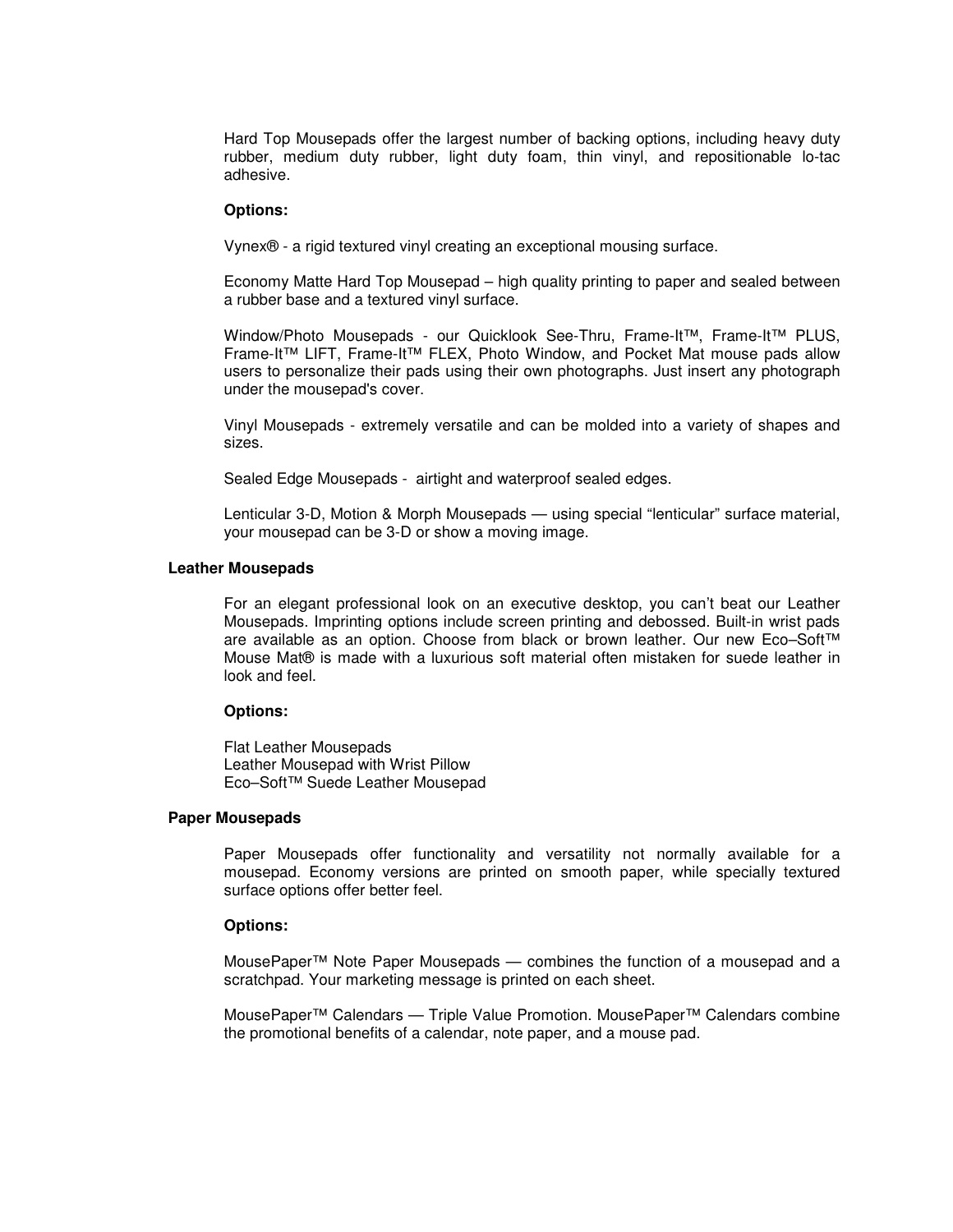#### **Ergonomic Gel Mousepads**

By using our ergonomic mousepad products in conjunction with a comprehensive ergonomic approach to your workstation, you can minimize the harmful effects of tedious computer work. BetterMousepads.com offers the largest selection of ergonomic mouse pad options, including the Ergo Mat, Memory Foam Pads, Combo Pads, Graphic Flow Pads, Lap Pads, Wrist Rests, and Gel Filled Mouse Pads & Wrist Rests.

#### **Options:**

Graphic Flow® combo mouse pads — Seamless Promotional Presentation. Graphics and messages "flow" across this single piece mouse pad and wrist support combination for a colorful, powerful promotional presentation.

Combo Pads combine a custom printed high-quality fabric/rubber mousepad with an ergonomic wrist rest. The pad is pre-formed to include the mousepad and wrist rest all as one piece.

Gel Mousepads and wrist rests with silicon gel-filled support offer comfort and functionality. The gel inside the pad molds to the shape of your wrist for maximum effectiveness. These ultra-comfortable pads combine a custom printed high-quality mousepad with an ergonomic gel-filled wrist rest. Available in soft-top Lycra covered pads or translucent cover.

#### **Liquid Pads**

Liquid Pads A water-glycerin-filled liquid-bag is intricately sealed between the vinyl layers of the pad. Up to three different non-mixing, non-toxic, colored liquid layers can be used.

## **Options:**

Simple Liquid-Filled – one color printing with a clear liquid Floaters – add stock and custom shaped floaters Glitter – add glitter and sparkle Magic – full color printing with a clear liquid Photo Frame – insert window style pad with liquid filled frame Color Plus – two non-mixing liquids Lily Padz – durable liquid filled pads with many options

## **BASE OPTIONS**

Our most popular size is 7.5x8 inch with our standard 3/8 inch corner radius. Origin'L Fabric® is our most popular soft surface pad. Vynex® is our most popular hard surface pad. 1/8th inch is currently our most popular thickness for all surfaces.

**Heavy Duty Rubber** - a durable natural open cell rubber base material and our most popular option. Available thicknesses are 1.5mm(~1/16"), 3mm(~1/8"), & 6mm(~1/4").

**Medium Duty Base** - an economical closed cell latex-free natural rubber base material that is up to 55% lighter than our standard Heavy Duty Rubber base. Available thicknesses are 1.5mm(~1/16") & 3mm(~1/8").

**Foam** – lightweight gray foam backing is an economical solution for mousepads and countermats. Available thickness is 3mm(~1/8").